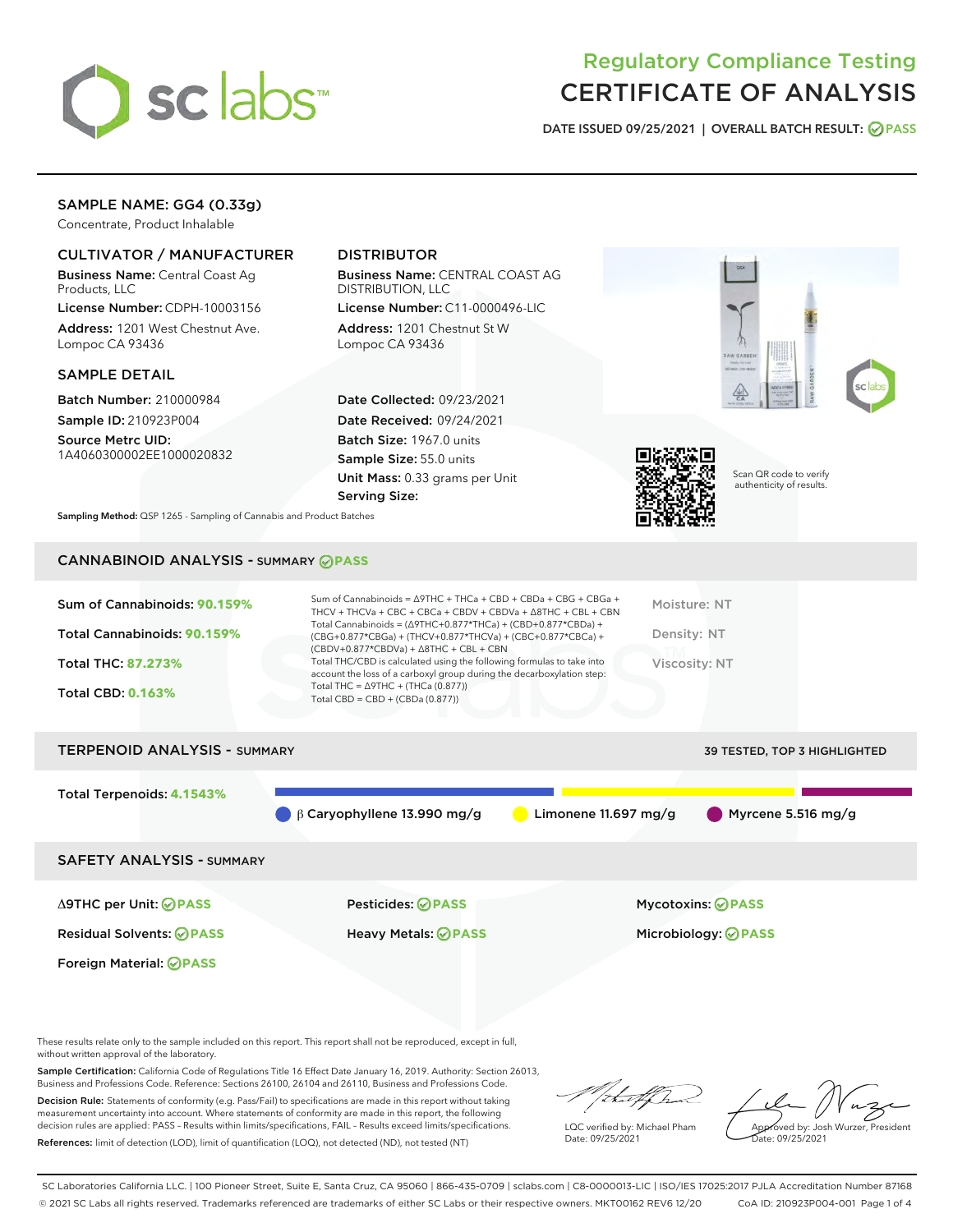



GG4 (0.33G) | DATE ISSUED 09/25/2021 | OVERALL BATCH RESULT: 2 PASS

#### CANNABINOID TEST RESULTS - 09/24/2021 2 PASS

Tested by high-performance liquid chromatography with diode-array detection (HPLC-DAD). **Method:** QSP 1157 - Analysis of Cannabinoids by HPLC-DAD

TOTAL CANNABINOIDS: **90.159%** Total Cannabinoids (Total THC) + (Total CBD) +

(Total CBG) + (Total THCV) + (Total CBC) + (Total CBDV) + ∆8THC + CBL + CBN

TOTAL THC: **87.273%** Total THC (∆9THC+0.877\*THCa)

TOTAL CBD: **0.163%**

Total CBD (CBD+0.877\*CBDa)

TOTAL CBG: 2.303% Total CBG (CBG+0.877\*CBGa)

TOTAL THCV: 0.27% Total THCV (THCV+0.877\*THCVa)

TOTAL CBC: ND Total CBC (CBC+0.877\*CBCa)

TOTAL CBDV: ND Total CBDV (CBDV+0.877\*CBDVa)

| <b>COMPOUND</b>  | LOD/LOQ<br>(mg/g)          | <b>MEASUREMENT</b><br><b>UNCERTAINTY</b><br>(mg/g) | <b>RESULT</b><br>(mg/g) | <b>RESULT</b><br>(%) |
|------------------|----------------------------|----------------------------------------------------|-------------------------|----------------------|
| Δ9THC            | 0.06/0.26                  | ±30.022                                            | 872.73                  | 87.273               |
| <b>CBG</b>       | 0.06/0.19                  | ±0.907                                             | 23.03                   | 2.303                |
| <b>THCV</b>      | 0.1 / 0.2                  | ±0.13                                              | 2.7                     | 0.27                 |
| <b>CBD</b>       | 0.07/0.29                  | ±0.075                                             | 1.63                    | 0.163                |
| <b>CBN</b>       | 0.1/0.3                    | ±0.10                                              | 1.5                     | 0.15                 |
| $\triangle$ 8THC | 0.1/0.4                    | N/A                                                | <b>ND</b>               | <b>ND</b>            |
| <b>THCa</b>      | 0.05/0.14                  | N/A                                                | <b>ND</b>               | <b>ND</b>            |
| <b>THCVa</b>     | 0.07/0.20                  | N/A                                                | <b>ND</b>               | <b>ND</b>            |
| <b>CBDa</b>      | 0.02/0.19                  | N/A                                                | <b>ND</b>               | <b>ND</b>            |
| <b>CBDV</b>      | 0.04 / 0.15                | N/A                                                | <b>ND</b>               | <b>ND</b>            |
| <b>CBDVa</b>     | 0.03/0.53                  | N/A                                                | <b>ND</b>               | <b>ND</b>            |
| <b>CBGa</b>      | 0.1/0.2                    | N/A                                                | <b>ND</b>               | <b>ND</b>            |
| <b>CBL</b>       | 0.06 / 0.24                | N/A                                                | <b>ND</b>               | <b>ND</b>            |
| <b>CBC</b>       | 0.2 / 0.5                  | N/A                                                | <b>ND</b>               | <b>ND</b>            |
| <b>CBCa</b>      | 0.07/0.28                  | N/A                                                | <b>ND</b>               | <b>ND</b>            |
|                  | <b>SUM OF CANNABINOIDS</b> |                                                    | 901.59 mg/g             | 90.159%              |

#### **UNIT MASS: 0.33 grams per Unit**

| ∆9THC per Unit                        | 1120 per-package limit     | 288.00 mg/unit<br><b>PASS</b> |
|---------------------------------------|----------------------------|-------------------------------|
| <b>Total THC per Unit</b>             |                            | 288.00 mg/unit                |
| <b>CBD per Unit</b>                   |                            | $0.54$ mg/unit                |
| <b>Total CBD per Unit</b>             |                            | $0.54$ mg/unit                |
| Sum of Cannabinoids<br>per Unit       |                            | 297.52 mg/unit                |
| <b>Total Cannabinoids</b><br>per Unit |                            | 297.54 mg/unit                |
| <b>MOISTURE TEST RESULT</b>           | <b>DENSITY TEST RESULT</b> | <b>VISCOSITY TEST RESULT</b>  |

Not Tested

Not Tested

Not Tested

TERPENOID TEST RESULTS - 09/25/2021

Terpene analysis utilizing gas chromatography-flame ionization detection (GC-FID). **Method:** QSP 1192 - Analysis of Terpenoids by GC-FID

| <b>COMPOUND</b>         | LOD/LOQ<br>(mg/g) | <b>MEASUREMENT</b><br><b>UNCERTAINTY</b><br>(mq/q) | <b>RESULT</b><br>(mg/g)                         | <b>RESULT</b><br>$(\%)$ |
|-------------------------|-------------------|----------------------------------------------------|-------------------------------------------------|-------------------------|
| $\beta$ Caryophyllene   | 0.004 / 0.012     | ±0.4980                                            | 13.990                                          | 1.3990                  |
| Limonene                | 0.005 / 0.016     | ±0.1673                                            | 11.697                                          | 1.1697                  |
| <b>Myrcene</b>          | 0.008 / 0.025     | ±0.0712                                            | 5.516                                           | 0.5516                  |
| $\alpha$ Humulene       | 0.009/0.029       | ±0.1096                                            | 3.414                                           | 0.3414                  |
| $\beta$ Pinene          | 0.004 / 0.014     | ±0.0162                                            | 1.408                                           | 0.1408                  |
| $\alpha$ Pinene         | 0.005 / 0.017     | ±0.0099                                            | 1.146                                           | 0.1146                  |
| Fenchol                 | 0.010 / 0.034     | ±0.0357                                            | 0.923                                           | 0.0923                  |
| Linalool                | 0.009 / 0.032     | ±0.0324                                            | 0.852                                           | 0.0852                  |
| <b>Terpineol</b>        | 0.016 / 0.055     | ±0.0371                                            | 0.605                                           | 0.0605                  |
| Terpinolene             | 0.008 / 0.026     | ±0.0100                                            | 0.490                                           | 0.0490                  |
| Ocimene                 | 0.011 / 0.038     | ±0.0134                                            | 0.416                                           | 0.0416                  |
| $\alpha$ Bisabolol      | 0.008 / 0.026     | ±0.0125                                            | 0.235                                           | 0.0235                  |
| Camphene                | 0.005 / 0.015     | ±0.0020                                            | 0.178                                           | 0.0178                  |
| <b>Borneol</b>          | 0.005 / 0.016     | ±0.0074                                            | 0.177                                           | 0.0177                  |
| <b>Nerolidol</b>        | 0.009 / 0.028     | ±0.0099                                            | 0.157                                           | 0.0157                  |
| trans-ß-Farnesene       | 0.008 / 0.025     | ±0.0044                                            | 0.125                                           | 0.0125                  |
| Valencene               | 0.009 / 0.030     | ±0.0043                                            | 0.062                                           | 0.0062                  |
| Fenchone                | 0.009 / 0.028     | ±0.0015                                            | 0.050                                           | 0.0050                  |
| Caryophyllene<br>Oxide  | 0.010 / 0.033     | ±0.0021                                            | 0.046                                           | 0.0046                  |
| Eucalyptol              | 0.006 / 0.018     | ±0.0007                                            | 0.028                                           | 0.0028                  |
| $\gamma$ Terpinene      | 0.006 / 0.018     | ±0.0005                                            | 0.028                                           | 0.0028                  |
| $\alpha$ Phellandrene   | 0.006 / 0.020     | N/A                                                | <loq< th=""><th><loq< th=""></loq<></th></loq<> | <loq< th=""></loq<>     |
| 3 Carene                | 0.005 / 0.018     | N/A                                                | <loq< th=""><th><loq< th=""></loq<></th></loq<> | <loq< th=""></loq<>     |
| $\alpha$ Terpinene      | 0.005 / 0.017     | N/A                                                | <loq< th=""><th><loq< th=""></loq<></th></loq<> | <loq< th=""></loq<>     |
| Sabinene Hydrate        | 0.006 / 0.022     | N/A                                                | <loq< th=""><th><loq< th=""></loq<></th></loq<> | <loq< th=""></loq<>     |
| Nerol                   | 0.003 / 0.011     | N/A                                                | <loq< th=""><th><loq< th=""></loq<></th></loq<> | <loq< th=""></loq<>     |
| Sabinene                | 0.004 / 0.014     | N/A                                                | <b>ND</b>                                       | <b>ND</b>               |
| p-Cymene                | 0.005 / 0.016     | N/A                                                | <b>ND</b>                                       | <b>ND</b>               |
| (-)-Isopulegol          | 0.005 / 0.016     | N/A                                                | <b>ND</b>                                       | ND                      |
| Camphor                 | 0.006 / 0.019     | N/A                                                | <b>ND</b>                                       | ND                      |
| Isoborneol              | 0.004 / 0.012     | N/A                                                | ND                                              | ND                      |
| Menthol                 | 0.008 / 0.025     | N/A                                                | <b>ND</b>                                       | ND                      |
| Citronellol             | 0.003 / 0.010     | N/A                                                | <b>ND</b>                                       | <b>ND</b>               |
| R-(+)-Pulegone          | 0.003 / 0.011     | N/A                                                | <b>ND</b>                                       | ND                      |
| Geraniol                | 0.002 / 0.007     | N/A                                                | ND                                              | ND                      |
| <b>Geranyl Acetate</b>  | 0.004 / 0.014     | N/A                                                | ND                                              | ND                      |
| $\alpha$ Cedrene        | 0.005 / 0.016     | N/A                                                | ND                                              | ND                      |
| Guaiol                  | 0.009 / 0.030     | N/A                                                | <b>ND</b>                                       | ND                      |
| Cedrol                  | 0.008 / 0.027     | N/A                                                | ND                                              | ND                      |
| <b>TOTAL TERPENOIDS</b> |                   |                                                    | 41.543 mg/g                                     | 4.1543%                 |

SC Laboratories California LLC. | 100 Pioneer Street, Suite E, Santa Cruz, CA 95060 | 866-435-0709 | sclabs.com | C8-0000013-LIC | ISO/IES 17025:2017 PJLA Accreditation Number 87168 © 2021 SC Labs all rights reserved. Trademarks referenced are trademarks of either SC Labs or their respective owners. MKT00162 REV6 12/20 CoA ID: 210923P004-001 Page 2 of 4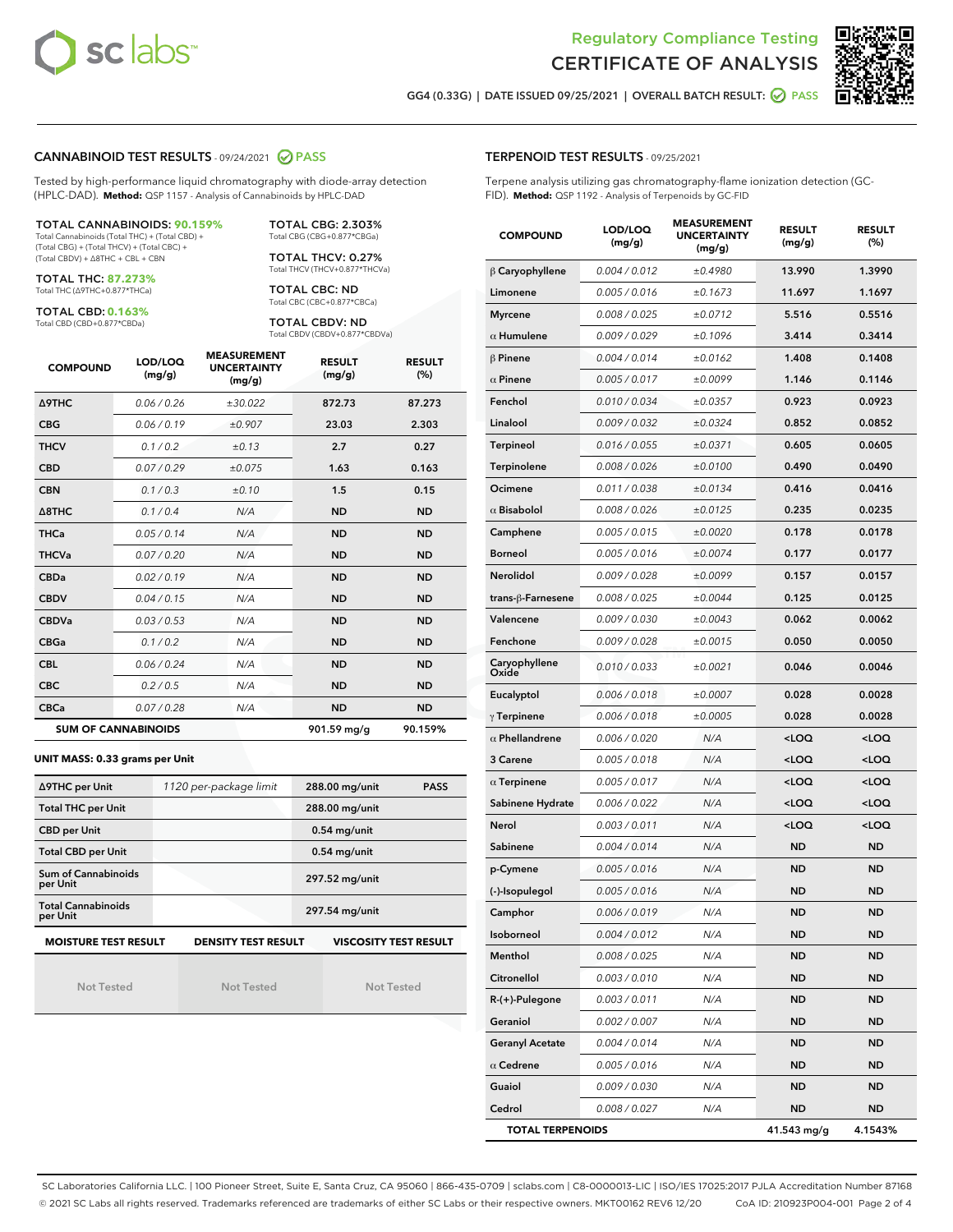



GG4 (0.33G) | DATE ISSUED 09/25/2021 | OVERALL BATCH RESULT: ◯ PASS

## CATEGORY 1 PESTICIDE TEST RESULTS - 09/25/2021 2 PASS

Pesticide and plant growth regulator analysis utilizing high-performance liquid chromatography-mass spectrometry (HPLC-MS) or gas chromatography-mass spectrometry (GC-MS). \*GC-MS utilized where indicated. **Method:** QSP 1212 - Analysis of Pesticides and Mycotoxins by LC-MS or QSP 1213 - Analysis of Pesticides by GC-MS

| <b>COMPOUND</b>             | LOD/LOQ<br>$(\mu g/g)$ | <b>ACTION</b><br><b>LIMIT</b><br>$(\mu g/g)$ | <b>MEASUREMENT</b><br><b>UNCERTAINTY</b><br>$(\mu g/g)$ | <b>RESULT</b><br>$(\mu g/g)$ | <b>RESULT</b> |
|-----------------------------|------------------------|----------------------------------------------|---------------------------------------------------------|------------------------------|---------------|
| Aldicarb                    | 0.03 / 0.08            | $\ge$ LOD                                    | N/A                                                     | <b>ND</b>                    | <b>PASS</b>   |
| Carbofuran                  | 0.02 / 0.05            | $>$ LOD                                      | N/A                                                     | <b>ND</b>                    | <b>PASS</b>   |
| Chlordane*                  | 0.03 / 0.08            | $\geq$ LOD                                   | N/A                                                     | <b>ND</b>                    | <b>PASS</b>   |
| Chlorfenapyr*               | 0.03/0.10              | $\geq$ LOD                                   | N/A                                                     | <b>ND</b>                    | <b>PASS</b>   |
| Chlorpyrifos                | 0.02 / 0.06            | $>$ LOD                                      | N/A                                                     | <b>ND</b>                    | <b>PASS</b>   |
| Coumaphos                   | 0.02 / 0.07            | $\ge$ LOD                                    | N/A                                                     | <b>ND</b>                    | <b>PASS</b>   |
| Daminozide                  | 0.02 / 0.07            | $\ge$ LOD                                    | N/A                                                     | <b>ND</b>                    | <b>PASS</b>   |
| <b>DDVP</b><br>(Dichlorvos) | 0.03/0.09              | $\ge$ LOD                                    | N/A                                                     | <b>ND</b>                    | <b>PASS</b>   |
| Dimethoate                  | 0.03 / 0.08            | $>$ LOD                                      | N/A                                                     | <b>ND</b>                    | <b>PASS</b>   |
| Ethoprop(hos)               | 0.03/0.10              | $\ge$ LOD                                    | N/A                                                     | <b>ND</b>                    | <b>PASS</b>   |
| Etofenprox                  | 0.02/0.06              | $>$ LOD                                      | N/A                                                     | <b>ND</b>                    | <b>PASS</b>   |
| Fenoxycarb                  | 0.03 / 0.08            | $\ge$ LOD                                    | N/A                                                     | <b>ND</b>                    | <b>PASS</b>   |
| Fipronil                    | 0.03/0.08              | $\ge$ LOD                                    | N/A                                                     | <b>ND</b>                    | <b>PASS</b>   |
| Imazalil                    | 0.02 / 0.06            | $\ge$ LOD                                    | N/A                                                     | <b>ND</b>                    | <b>PASS</b>   |
| Methiocarb                  | 0.02 / 0.07            | $\ge$ LOD                                    | N/A                                                     | <b>ND</b>                    | <b>PASS</b>   |
| Methyl<br>parathion         | 0.03/0.10              | $>$ LOD                                      | N/A                                                     | <b>ND</b>                    | <b>PASS</b>   |
| <b>Mevinphos</b>            | 0.03 / 0.09            | $>$ LOD                                      | N/A                                                     | <b>ND</b>                    | <b>PASS</b>   |
| Paclobutrazol               | 0.02 / 0.05            | $\ge$ LOD                                    | N/A                                                     | <b>ND</b>                    | <b>PASS</b>   |
| Propoxur                    | 0.03/0.09              | $\ge$ LOD                                    | N/A                                                     | <b>ND</b>                    | <b>PASS</b>   |
| Spiroxamine                 | 0.03 / 0.08            | $\ge$ LOD                                    | N/A                                                     | <b>ND</b>                    | <b>PASS</b>   |
| Thiacloprid                 | 0.03/0.10              | $\ge$ LOD                                    | N/A                                                     | <b>ND</b>                    | <b>PASS</b>   |

#### CATEGORY 2 PESTICIDE TEST RESULTS - 09/25/2021 @ PASS

| <b>COMPOUND</b>          | LOD/LOO<br>$(\mu g/g)$ | <b>ACTION</b><br>LIMIT<br>$(\mu g/g)$ | <b>MEASUREMENT</b><br><b>UNCERTAINTY</b><br>$(\mu g/g)$ | <b>RESULT</b><br>$(\mu g/g)$ | <b>RESULT</b> |  |
|--------------------------|------------------------|---------------------------------------|---------------------------------------------------------|------------------------------|---------------|--|
| Abamectin                | 0.03/0.10              | 0.1                                   | N/A                                                     | <b>ND</b>                    | <b>PASS</b>   |  |
| Acephate                 | 0.02/0.07              | 0.1                                   | N/A                                                     | <b>ND</b>                    | <b>PASS</b>   |  |
| Acequinocyl              | 0.02/0.07              | 0.1                                   | N/A                                                     | <b>ND</b>                    | <b>PASS</b>   |  |
| Acetamiprid              | 0.02/0.05              | 0.1                                   | N/A                                                     | <b>ND</b>                    | <b>PASS</b>   |  |
| Azoxystrobin             | 0.02/0.07              | 0.1                                   | N/A                                                     | <b>ND</b>                    | <b>PASS</b>   |  |
| <b>Bifenazate</b>        | 0.01 / 0.04            | 0.1                                   | N/A                                                     | <b>ND</b>                    | <b>PASS</b>   |  |
| <b>Bifenthrin</b>        | 0.02 / 0.05            | 3                                     | N/A                                                     | <b>ND</b>                    | <b>PASS</b>   |  |
| <b>Boscalid</b>          | 0.03/0.09              | 0.1                                   | N/A                                                     | <b>ND</b>                    | <b>PASS</b>   |  |
| Captan                   | 0.19/0.57              | 07                                    | N/A                                                     | <b>ND</b>                    | <b>PASS</b>   |  |
| Carbaryl                 | 0.02/0.06              | 0.5                                   | N/A                                                     | <b>ND</b>                    | <b>PASS</b>   |  |
| Chlorantranilip-<br>role | 0.04/0.12              | 10                                    | N/A                                                     | <b>ND</b>                    | <b>PASS</b>   |  |
| Clofentezine             | 0 03 / 0 09            | 0 <sub>1</sub>                        | N/A                                                     | <b>ND</b>                    | <b>PASS</b>   |  |

## CATEGORY 2 PESTICIDE TEST RESULTS - 09/25/2021 continued

| <b>COMPOUND</b>               | LOD/LOQ<br>(µg/g) | <b>ACTION</b><br>LIMIT<br>$(\mu g/g)$ | <b>MEASUREMENT</b><br><b>UNCERTAINTY</b><br>(µg/g) | <b>RESULT</b><br>(µg/g) | <b>RESULT</b> |
|-------------------------------|-------------------|---------------------------------------|----------------------------------------------------|-------------------------|---------------|
| Cyfluthrin                    | 0.12 / 0.38       | 2                                     | N/A                                                | ND                      | <b>PASS</b>   |
| Cypermethrin                  | 0.11 / 0.32       | 1                                     | N/A                                                | ND                      | <b>PASS</b>   |
| Diazinon                      | 0.02 / 0.05       | 0.1                                   | N/A                                                | ND                      | <b>PASS</b>   |
| Dimethomorph                  | 0.03 / 0.09       | $\overline{2}$                        | N/A                                                | <b>ND</b>               | <b>PASS</b>   |
| Etoxazole                     | 0.02 / 0.06       | 0.1                                   | N/A                                                | ND                      | <b>PASS</b>   |
| Fenhexamid                    | 0.03 / 0.09       | 0.1                                   | N/A                                                | ND                      | <b>PASS</b>   |
| Fenpyroximate                 | 0.02 / 0.06       | 0.1                                   | N/A                                                | <b>ND</b>               | <b>PASS</b>   |
| Flonicamid                    | 0.03 / 0.10       | 0.1                                   | N/A                                                | <b>ND</b>               | <b>PASS</b>   |
| Fludioxonil                   | 0.03 / 0.10       | 0.1                                   | N/A                                                | <b>ND</b>               | <b>PASS</b>   |
| Hexythiazox                   | 0.02 / 0.07       | 0.1                                   | N/A                                                | <b>ND</b>               | <b>PASS</b>   |
| Imidacloprid                  | 0.04 / 0.11       | 5                                     | N/A                                                | <b>ND</b>               | <b>PASS</b>   |
| Kresoxim-methyl               | 0.02 / 0.07       | 0.1                                   | N/A                                                | ND                      | <b>PASS</b>   |
| Malathion                     | 0.03 / 0.09       | 0.5                                   | N/A                                                | <b>ND</b>               | <b>PASS</b>   |
| Metalaxyl                     | 0.02 / 0.07       | $\overline{c}$                        | N/A                                                | <b>ND</b>               | <b>PASS</b>   |
| Methomyl                      | 0.03 / 0.10       | 1                                     | N/A                                                | ND                      | <b>PASS</b>   |
| Myclobutanil                  | 0.03/0.09         | 0.1                                   | N/A                                                | <b>ND</b>               | <b>PASS</b>   |
| Naled                         | 0.02 / 0.07       | 0.1                                   | N/A                                                | ND                      | <b>PASS</b>   |
| Oxamyl                        | 0.04 / 0.11       | 0.5                                   | N/A                                                | ND                      | <b>PASS</b>   |
| Pentachloronitro-<br>benzene* | 0.03 / 0.09       | 0.1                                   | N/A                                                | ND                      | <b>PASS</b>   |
| Permethrin                    | 0.04/0.12         | 0.5                                   | N/A                                                | <b>ND</b>               | <b>PASS</b>   |
| Phosmet                       | 0.03 / 0.10       | 0.1                                   | N/A                                                | ND                      | <b>PASS</b>   |
| Piperonylbu-<br>toxide        | 0.02 / 0.07       | 3                                     | N/A                                                | <b>ND</b>               | <b>PASS</b>   |
| Prallethrin                   | 0.03 / 0.08       | 0.1                                   | N/A                                                | <b>ND</b>               | <b>PASS</b>   |
| Propiconazole                 | 0.02 / 0.07       | 0.1                                   | N/A                                                | ND                      | <b>PASS</b>   |
| Pyrethrins                    | 0.04 / 0.12       | 0.5                                   | N/A                                                | ND                      | <b>PASS</b>   |
| Pyridaben                     | 0.02 / 0.07       | 0.1                                   | N/A                                                | <b>ND</b>               | <b>PASS</b>   |
| Spinetoram                    | 0.02 / 0.07       | 0.1                                   | N/A                                                | ND                      | <b>PASS</b>   |
| Spinosad                      | 0.02 / 0.07       | 0.1                                   | N/A                                                | ND                      | <b>PASS</b>   |
| Spiromesifen                  | 0.02 / 0.05       | 0.1                                   | N/A                                                | <b>ND</b>               | <b>PASS</b>   |
| Spirotetramat                 | 0.02 / 0.06       | 0.1                                   | N/A                                                | ND                      | <b>PASS</b>   |
| Tebuconazole                  | 0.02 / 0.07       | 0.1                                   | N/A                                                | ND                      | <b>PASS</b>   |
| Thiamethoxam                  | 0.03 / 0.10       | 5                                     | N/A                                                | <b>ND</b>               | <b>PASS</b>   |
| Trifloxystrobin               | 0.03 / 0.08       | 0.1                                   | N/A                                                | <b>ND</b>               | <b>PASS</b>   |

SC Laboratories California LLC. | 100 Pioneer Street, Suite E, Santa Cruz, CA 95060 | 866-435-0709 | sclabs.com | C8-0000013-LIC | ISO/IES 17025:2017 PJLA Accreditation Number 87168 © 2021 SC Labs all rights reserved. Trademarks referenced are trademarks of either SC Labs or their respective owners. MKT00162 REV6 12/20 CoA ID: 210923P004-001 Page 3 of 4